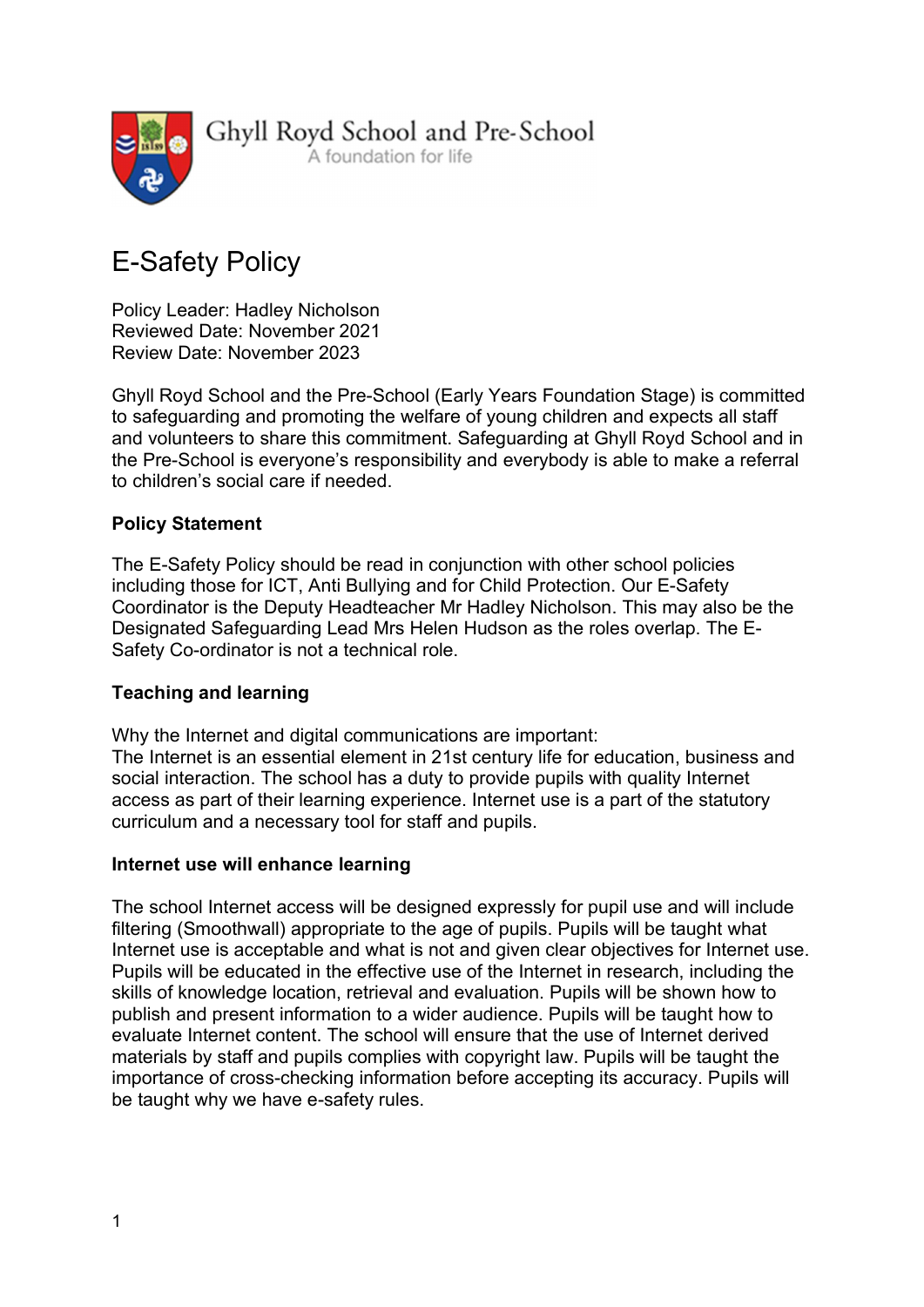## E-mail and Teams.

Pupils may only use approved 365 e-mail and Teams accounts on the school system. Child friendly software is used in KS2 and each child is logged in by their own login password. Pupils must immediately tell a teacher if they receive offensive e-mails or Teams communications. In e-mail communication, pupils must not reveal their personal details or those of others or arrange to meet anyone without specific permission. Incoming e-mail should be treated as suspicious and attachments not opened unless the author is known. The school should consider how e-mail from pupils to external bodies is presented and controlled. The forwarding of chain letters is not permitted.

## Published content and the school web site

Staff or pupil personal contact information will not be published. No personal details are given on pupils. The contact details given online should be the school office. The Headteacher will take overall editorial responsibility and ensure that content is accurate and appropriate.

## Publishing pupils' images and work

Photographs that include pupils will be selected carefully so that individual pupils cannot be identified, or their image misused. Consider using group photographs rather than full-face photos of individual children. Pupils' full names will not be used anywhere on a school website or other on-line space, particularly in association with photographs. Written permission from parents or carers will be obtained before photographs of pupils are published on the school web site or social media. Work can only be published with the permission of the pupil and parents/carers. Pupil image file names will not refer to the pupil by name. Parents should be clearly informed of the school policy on image taking and publishing.

# Social networking and personal publishing

The school will control access to social networking sites and consider how to educate pupils in their safe use. Pupils will be advised never to give out personal details of any kind which may identify them, their friends or their location. Pupils and parents will be advised that the use of social network spaces outside school brings a range of dangers for primary aged pupils. Pupils will be advised to use nicknames and anonymous profile pictures, (avatars) when using social networking sites.

#### Managing video onferencing & webcam use

Online conferencing should use the educational broadband network to ensure quality of service and security. Pupils must ask permission from the supervising teacher before making or answering a conferencing call. Conferencing and webcam use will be appropriately supervised for the pupil's age.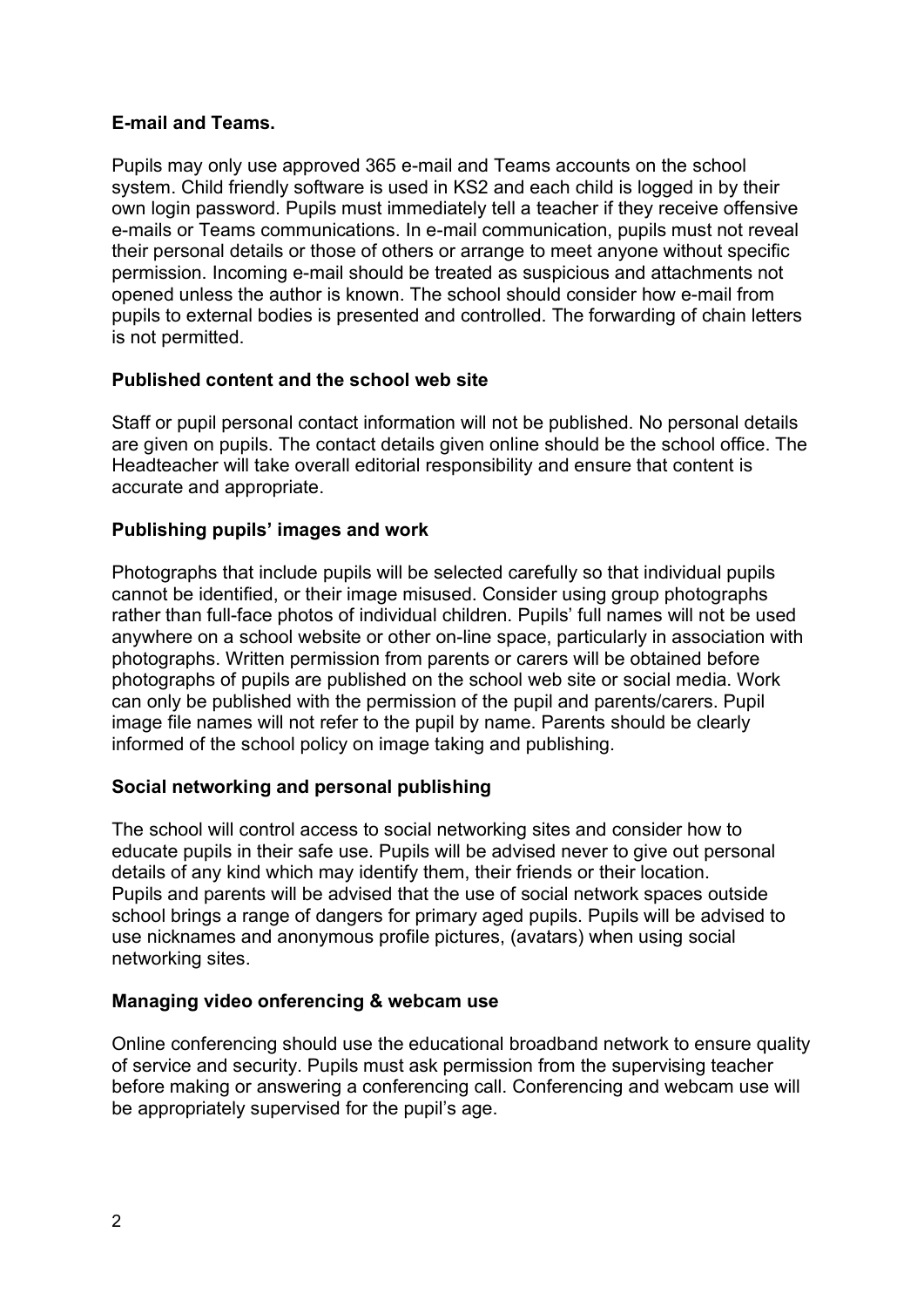# Managing filtering

The school will work with the School's IT provider to ensure systems to protect pupils are reviewed and improved. If staff or pupils come across unsuitable on-line materials, the site must be reported to the E-Safety Coordinator. Senior staff will ensure that regular checks are made to ensure that the filtering methods selected are appropriate, effective and reasonable.

## Managing emerging technologies

Emerging technologies will be examined for educational benefit and a risk assessment will be carried out before use in school is allowed. The senior leadership team should note that technologies such as mobile phones with wireless Internet access can bypass school filtering systems and present a new route to undesirable material and communications. Mobile phones will not be used in school by the children or in the presence of children by the staff. The sending of abusive or inappropriate text messages or files by Bluetooth or any other means is forbidden. Games machines including the Sony Playstation, Microsoft Xbox and others have Internet access which may not include filtering are not allowed in school.

## Protecting personal data

Personal data will be recorded, processed, transferred and made available according to the Data Protection Act 1998.

#### Assessing risks

The school will take all precautions to prevent access to inappropriate material. However, it is not possible to guarantee that unsuitable material will never appear on a computer connected to the school network. The school should audit ICT use to establish if the E-Safety Policy is adequate and that the implementation of the E-Safety Policy is appropriate and effective.

#### Handling e-safety complaints

Complaints of Internet misuse will be dealt with by the SLT. Any complaint about staff misuse must be referred to the Headteacher. Complaints of a child protection nature must be dealt with in accordance with school safeguarding procedures. Pupils and parents will be informed of the complaints procedure (see schools Complaints Policy). Pupils and parents will be informed of consequences for pupils misusing the Internet.

# Introducing the e-safety policy to pupils

E-Safety SMART rules will be posted in all rooms where computers are used and discussed with pupils regularly. Pupils will not work on the internet unsupervised. Pupils will be informed that network and Internet use will be monitored and appropriately followed up. A programme of training in e-Safety will be developed, based on the materials from CEOP. E-Safety training will be embedded within the